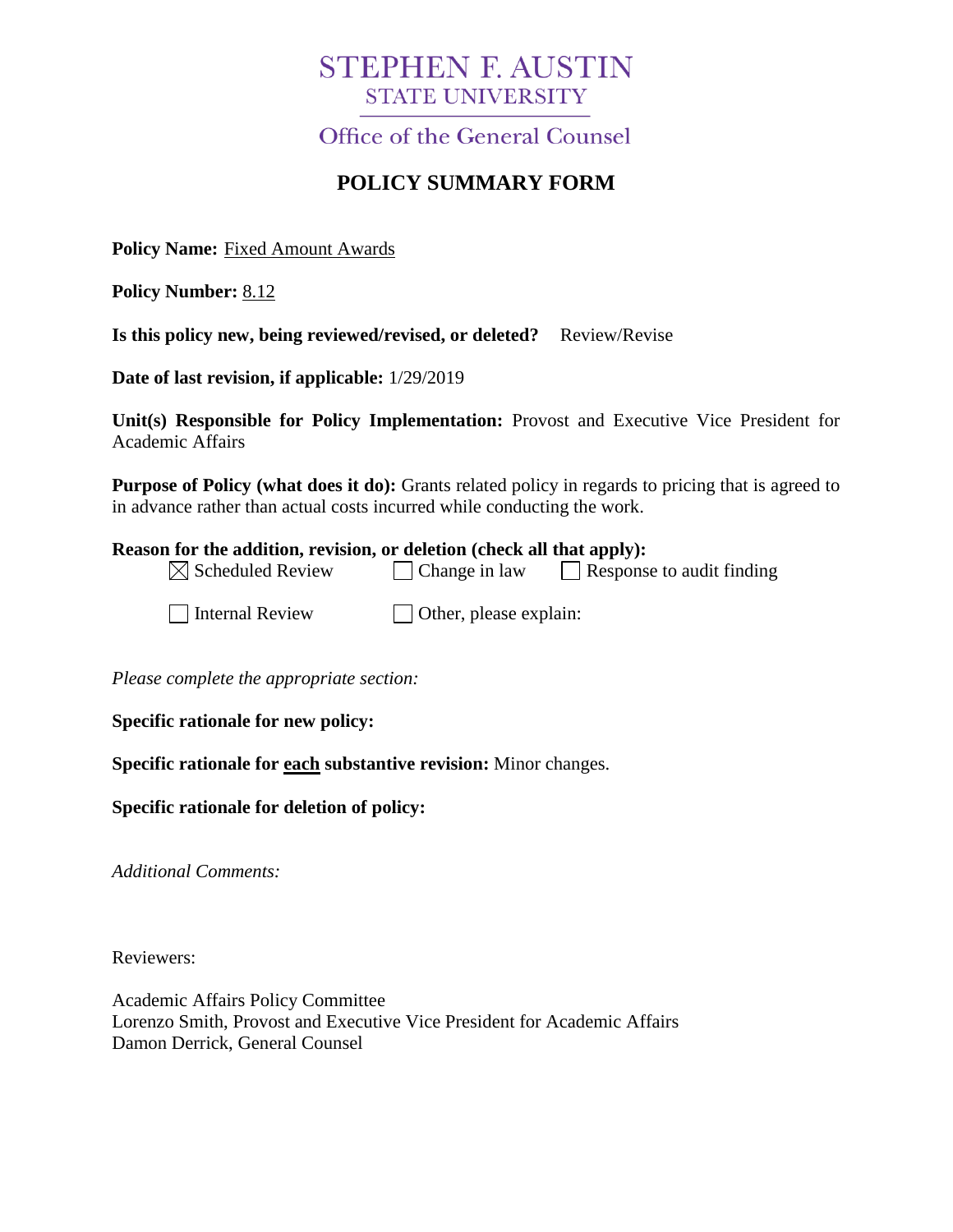# **Fixed Amount Awards**

# **Original Implementation:** July 28, 2015 **Last Revision:** January 29, 2019*April 12, 2022*

Fixed amount awards, also known as fixed-price agreements, are awards in which a price is agreed to in advance for a specific scope of work that is payable based on performance and deliverables rather than the actual costs incurred during the conduct of the work.

Fixed amount awards may include grants, cooperative agreements, contracts, research agreements, and subawards (grants) from federal and non-federal sources to the university, as well as fixed amount subawards from the university to a subrecipient.

# **Fixed Amount Awards to the University**

A fixed amount award to the university should reflect an accurate estimate of anticipated direct costs for the efficient and effective conduct of the project plus the university's full federally negotiated facilities and administrative (F&A, indirect) cost rate. The Principal Investigator/Project Director (PI/PD) is responsible for ensuring that a fixed amount award is accurately estimated.

The Office of Research and Graduate Studies (ORGS) requires an internal operating budget for fixed amount awards and awarded funds must be used during the term of the agreement in support of the specific statement of work. The PI/PD is responsible for charging all appropriate operating expenses to the award, including salary and associated benefits at a level commensurate with the effort committed to the project.

In the event that there is a negative balance at the conclusion of a fixed amount award project, the managing administrative unit is responsible for covering the shortage from an appropriate source of funds.

In the event a residual balance remains after all allocable expenses have been recorded to the project fund, the following processes apply:

# Non-Federal Awards

- 1. The PI/PD will certify that the sponsor has accepted all required deliverables, the controller's office*Office of Financial Reporting* will confirm that the sponsor has made final payment. If the remaining balance exceeds \$500, the full federally-negotiated F&A rate will be charged against the award. Any residual balance should be no more than 20% of the original award.
- 2. If the residual balance is less than 20% of the original award (up to \$10,000 or 25% of the residual balance, whichever is less) then the amount is transferred to a fixed-price residual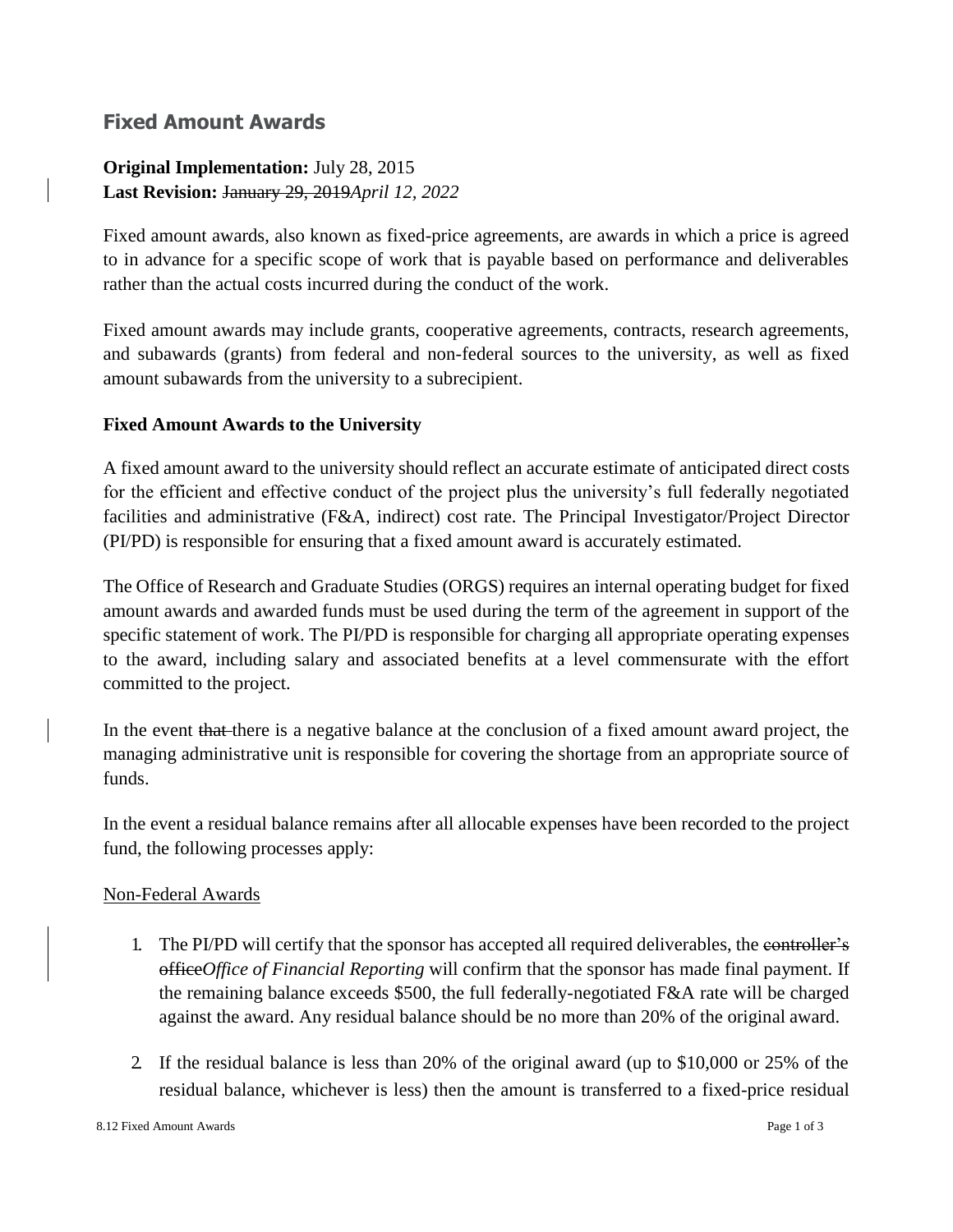(FPR) fund for the PI/PD, or into an FPR fund established for a university-recognized center. The remaining balance, in excess of 25% or \$10,000, is transferred to a designated fund pool to be used in support of research and development.

If the residual balance exceeds 20% of the original award, the sponsor is contacted to determine the disposition of the balance. If the sponsor allows residual amounts to be retained by the university, the amounts are distributed as described above.

If the residual balance is \$500 or less, the entire amount may be transferred to the individual PI/PD Fixed-Price Residual*FPR* Fund.

3. Fixed-price residual funds must be used for on-going research activities or to support the goals and objectives of the PI, PD, or center, in accordance with state and university regulations, policies, and procedures.

#### Federal Awards

- 1. For fixed amount awards originating from federal sources, there should be "no increment above actual cost" [2 C.F.R. § 200.201(b)(1)].
- 2. The university must certify in writing to the federal agency or pass-through entity that the project was completed or the level of effort expended.
- 3. If both of the above requirement *#2*s cannot be met, the amount of the award must be adjusted [2 C.F.R. § 200.201(b)(3)].

# **Fixed Amount Awards from the University**

The amount of a fixed amount award to a subrecipient from the university should reflect an accurate estimate of anticipated costs for the efficient and effective conduct of the project. ORGS may require a budget detail and justification from a potential subrecipient.

Fixed amount subawards from federal sources are allowable with prior written approval from the federal awarding agency in an amount up to \$150,000 [2 C.F.R. § 200.88, .332]. Such awards are subject to the terms and conditions detailed in 2 C.F.R. § 200.201(b).

**Cross Reference**: 2 C.F.R. §§ 200.45, .88, .201, .332; Grants and Contracts Procedures Manual

**Responsible for Implementation:** Provost and Executive Vice President for Academic Affairs